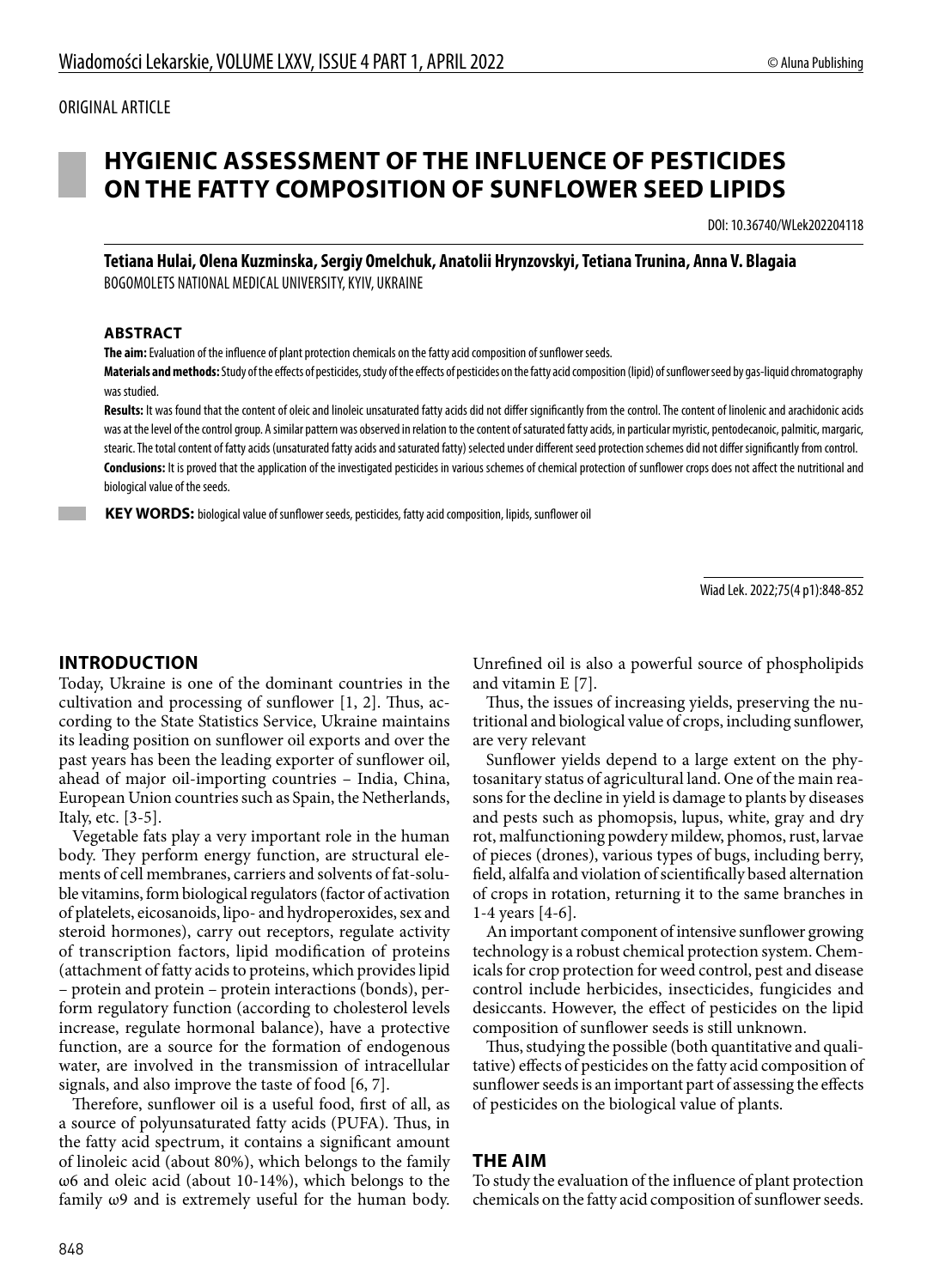| Nº of  | <b>Fatty acids</b> |          |           |             |  |
|--------|--------------------|----------|-----------|-------------|--|
| sample | oleic              | linoleum | linolenic | arachidonic |  |
| 1.     | 17,9               | 67,8     | 0,3       | 0,3         |  |
| 2.     | 14,5               | 77,4     | 0,2       | 0,2         |  |
| 3.     | 9,5                | 81,6     | 0,2       | 0,2         |  |
| 4.     | 10,4               | 80,5     | $0,2$     | 0,2         |  |
| 5.     | 9,3                | 81,3     | 0,2       | 0,2         |  |
| 6.     | 11,2               | 79,6     | 0,1       | 0,1         |  |
| 7.     | 12,0               | 78,7     | 0,2       | 0,2         |  |
| 8.     | 13,8               | 77,4     | 0,2       | 0,3         |  |
| 9.     | 11,1               | 80,4     | 0,2       | 0,2         |  |
| 10.    | 9,6                | 82,6     | 0,2       | 0,2         |  |
| 11.    | 10,7               | 81,9     | 0,1       | 0,2         |  |
| 12.    | 10,0               | 82,0     | 0,1       | 0,1         |  |
| 13.    | 12,0               | 81,3     | 0,2       | 0,2         |  |
| 13.    | 11,0               | 81,0     | 0,2       | 0,2         |  |
| 15     | 11,8               | 79,7     | 0,2       | 0,2         |  |
| 16     | 12,7               | 79,4     | 0,2       | 0,3         |  |
| 17     | 9,4                | 83,3     | 0,2       | 0,1         |  |
| 18.c'  | 11,1               | 80,0     | 0,2       | 0,2         |  |
| 19.c   | 11,0               | 82,0     | 0,2       | 0,2         |  |
| 20.c'  | 10,6               | 82,2     | 0,2       | 0,2         |  |

**Table І.** Fatty acid spectrum of unsaturated sunflower seed fatty acids grown using different plant chemical protection schemes (in %)

с' - control (benchmarks)

### **MATERIALS AND METHODS**

Based on the Department of Hygiene and Ecology #4 of Bogomolets National Medical University and the Institution of Hygiene and Ecology conducted a study of the effects of pesticides, namely (Agil КЕ (propaquizafop ); Akris СЕ (dimethenamid-P); Basta 200 (glufosinate ammonium); Fusilade forte 150 к.е. EC (fluazifop-P-butyl); Square РК (diquat dibromide); Euro–Lightning РК (imazamox, imazetapir); Vidblok Plus МЕ (imazetapir, рropakhizafop); Primextra ТZ Gold 500 SC к.с. (S-Metolachlor, terbuthylazine); Pledge 50 s.p. (Flumioxazine); Racer КЕ (flurochloridone); Challenge 600 SC КС (aclonifen); Prometrex КС (Prometryn); Acetogan КЕ (Acetochlor); Proponit 720 к.е. (propisochlor); Pulsar ВР (Imazamox)) on the fatty acid composition (lipid) of sunflower seed by gas-liquid chromatography was studied. Sample preparation and gas chromatographic analysis were performed by the method [8].

Samples for gas chromatographic analysis were prepared as follows: samples of 1-3 grams of seeds were placed in a homogenizer and the resulting homogenate of the seeds was transferred into a 10 ml centrifuged tube and filled with the extraction mixture. Lipid extraction was performed with 5 ml of chloroform-methanol mixture (2: 1 ratio) and kept in the refrigerator for 30 minutes. For better phase distribution, 1 ml of distilled water was added. Next, the lower chloroform phase was selected with a Pasteur pipette and concentrated the resulting liquid by evaporation to a volume of one drop.

Hydrolysis and methylation of higher fatty acids of sunflower seed lipid fatty acids were performed by adding 1% of  $H_2O_4$  lipid to dry matter in methanol in an amount of 5 ml and transferring this solution into a 10 ml glass ampoule.

After sealing, the ampoule was carried out hydrolysis and methylation in a thermal bath at a temperature of 85°C for 20 minutes.

Extraction of ethylated fatty acids was performed twice with hexane-ether mixture (1: 1 ratio) in an amount of 5 ml. To distribute the phases, 1 ml of distilled water was added, then the upper phase was selected with a Pasteur pipette and the combined extracts evaporated to dryness in a stream of nitrogen at t-45°C in a water bath. The dry precipitate was dissolved in 40-50 μl of pure hexane and introduced into the evaporator of the chromatograph in the amount of 5 μl.

In the spectrum of sunflower lipids, the 9 most informative fatty acids were identified: C14:0 – myristic, C15:0 – pentodecanoic, C16: 0 – palmitic, C17: 0 – margaric, C18:0 – stearic, accounting for the amount of saturated fatty acids (NLCs), and C18:1 is oleic, C18:2 is linoleic, C18:3 is linolenic, C20:4 is arachidonic, which make up the sum of unsaturated fatty acids (NLCs). Content C18:2, C18:3 and C20:4 are included in the amount of polyunsaturated fatty acids (PUFA) and are defined as irreplaceable.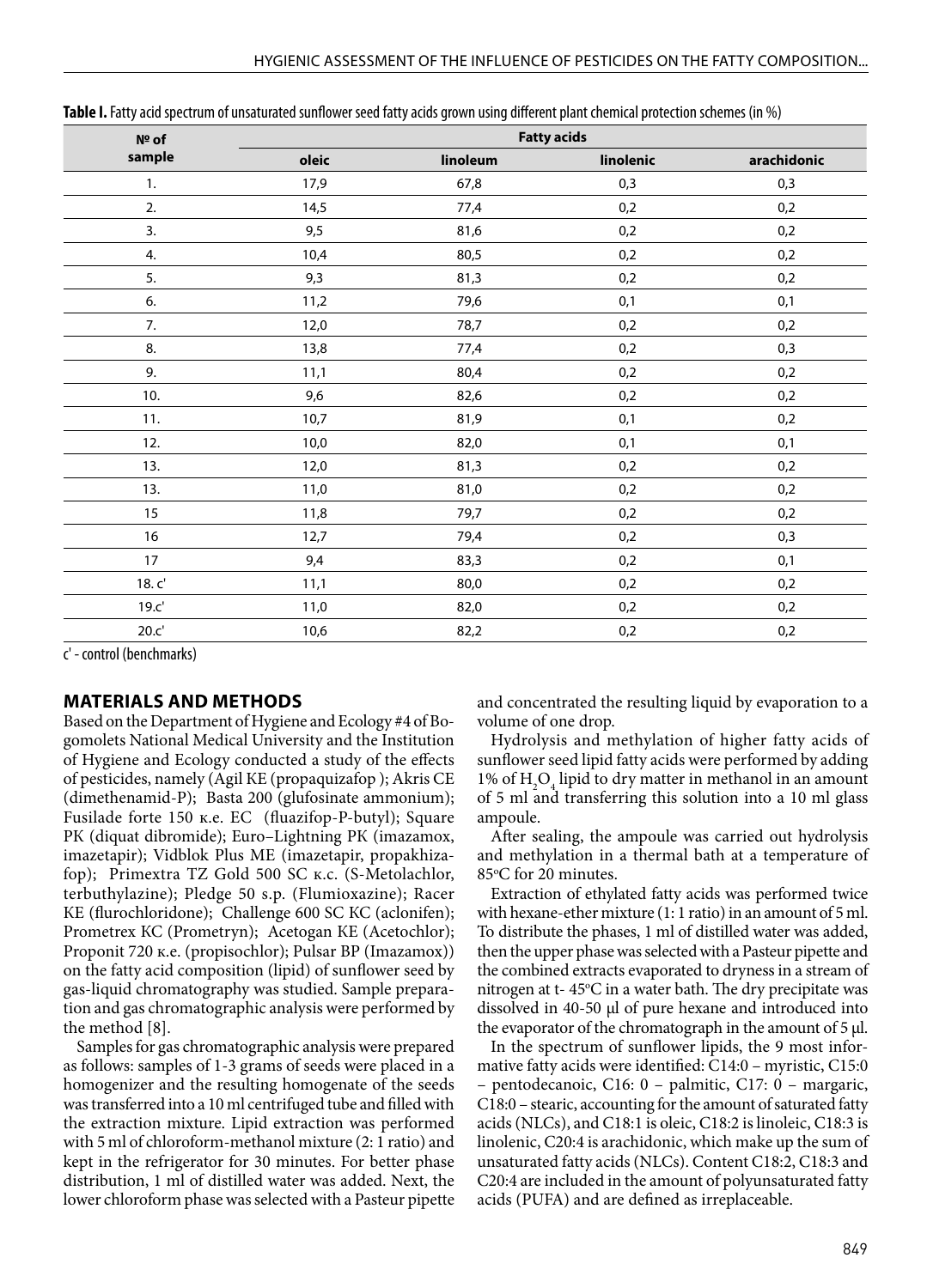| Nº of sample | <b>Fatty acids</b> |             |          |           |         |  |
|--------------|--------------------|-------------|----------|-----------|---------|--|
|              | myristic           | pentodecane | palmitic | margarine | stearic |  |
| 1.           | 0,3                | 0,3         | 6,0      | 0,3       | 6,6     |  |
| 2.           | 0,2                | 0,2         | 4,0      | 0,1       | 3,2     |  |
| 3.           | 0,2                | 0,2         | 5,0      | 0,2       | 3,0     |  |
| 4.           | 0,2                | 0,2         | 5,0      | 0,2       | 3,1     |  |
| 5.           | 0,2                | 0,2         | 5,0      | 0,2       | 3,7     |  |
| 6.           | 0,1                | 0,1         | 5,0      | 0,1       | 4,0     |  |
| 7.           | 0,2                | 0,2         | 5,0      | 0,2       | 3,6     |  |
| 8.           | 0,2                | 0,3         | 4,4      | 0,2       | 3,2     |  |
| 9.           | 0,2                | 0,2         | 5,0      | 0,2       | 2,6     |  |
| 10.          | 0,2                | 0,2         | 4,5      | 0,2       | 2,4     |  |
| 11.          | 0,1                | 0,2         | 4,4      | 0,1       | 2,3     |  |
| 12.          | 0,1                | 0,1         | 4,3      | 0,1       | 2,8     |  |
| 13.          | 0,2                | 0,2         | 4,0      | 0,2       | $2,0$   |  |
| 14.          | 0,2                | 0,2         | 4,4      | 0,2       | 2,6     |  |
| 15.          | 0,2                | 0,2         | 4,5      | 0,2       | 3,0     |  |
| 16.          | 0,2                | 0,3         | 4,2      | 0,2       | 2,5     |  |
| 17.          | 0,1                | 0,1         | 4,6      | 0,1       | 1,9     |  |
| 18.c'        | 0,2                | 0,2         | 4,7      | 0,2       | 3,2     |  |
| 19.c'        | 0,2                | 0,2         | 4,1      | 0,1       | 2,3     |  |
| 20.c'        | 0,2                | 0,2         | 4,3      | 0,2       | 3,1     |  |

| Table II. The fatty acid spectrum of saturated fatty acids of sunflower seeds grown when applying various schemes of chemical protection of plants (in %) |  |  |  |
|-----------------------------------------------------------------------------------------------------------------------------------------------------------|--|--|--|
|                                                                                                                                                           |  |  |  |

с' - control (benchmarks)

#### **RESULTS**

The influence of plant protection chemicals on the fatty acid composition of sunflower seed lipids was evaluated (Table І).

Studies have found that the highest percentage of unsaturated fatty acids in sunflower seeds is oleic and linoleic acids. The result of the experiment revealed that the amount of oleic acid (C18:1) in the samples under numbers 9, 11, 14 does not differ from the control parameters; in samples 1, 2, 6, 7, 8, 13, 15, 16 there is a deviation toward the increase from the control data (6.8%, 3.4%, 0.1%, 0.9%, 2.7 %, 0.9%, 0.7%, 1.6% respectively), but they are not statistically significant; in samples 3, 4, 5, 10, 12, 17 there was a tendency to decrease values (1.1%, 0.2%, 3.1%, 1.0%, 0.2%, 1.4% respectively).

The content of linoleic acid (C18:2) in samples 3, 4, 5, 9, 11, 12, 13, 14 did not differ from the control data; in the samples under numbers 1, 2, 6, 7, 8, 15, 16 changes in the concentration of this acid is not statistically significantly lower than the control parameters (12.2%, 2.6%, 0.4%, 1.3%, 2.6%, 0.3%, 0.6% respectively). Studies in numbers 10 and 17 tend to increase the content of linoleic acid (1.0% and 1.7% respectively).

Analysis of the content of linolenic (C18:3) and arachidonic acids (C20:4) in sunflower seeds was not statistically significantly different from the control samples. The largest fluctuations were observed only in sample number 1 for oleic acid by 6.8% and for linoleic acid by 12.2%.

Analyzing the fatty acid spectrum of saturated fatty acids (Table ІІ), namely myristic, pentodecanoic, palmitic, margarine, stearic, after application of plant protection chemicals, established a tendency to increase palmitic content (in samples № 1, 2-7), in samples № 1, 3, 16), margarine (in sample № 1) in relation to the control indicators. However, there was a tendency to decrease the content of myristic acid (in samples No. 6, 11, 12, 17), pentodecanoic (in samples № 6, 12, 17), stearic acids (in sample № 13). However, all these differences were not significant (p> 0.05)**.**

Data provided in Table ІІІ, it was found that the total spectrum of fatty acids (saturated, unsaturated and polyunsaturated) in most samples did not differ from the control ( $p > 0.05$ ).

Only in sample №1 was recorded an increase of 5% in the content of saturated fatty acids and a decrease of 5% and 12% of the amount of unsaturated and polyunsaturated fatty acids, accordingly.

#### **DISCUSSION**

Sunflower is the main oil crop in Ukraine and one of the most important oilseeds in the world. An important aspect of oilseeds is the ability to produce natural and quality oil. But sunflower is mostly grown using crop protection chemicals. Therefore, the requirements for the quality of oilseeds with the use of such means of protection have become a necessary factor today. [5, 9].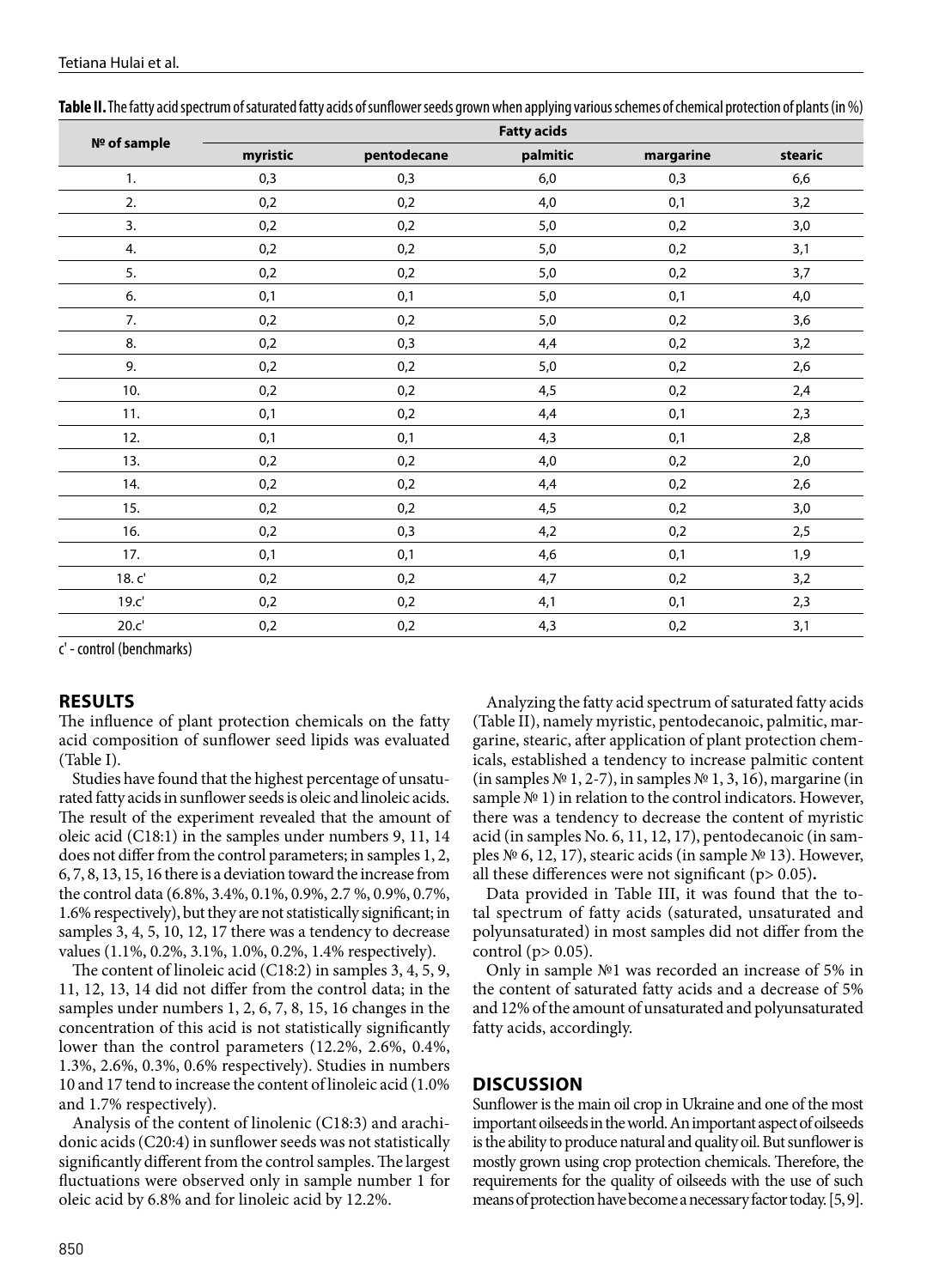| Nº of sample | The sum of saturated fatty<br>acids | The sum of unsaturated fatty<br>acids | The sum of polyunsaturated fatty<br>acids |
|--------------|-------------------------------------|---------------------------------------|-------------------------------------------|
| 1.           | 13,5                                | 86,5                                  | 68,4                                      |
| 2.           | 7,7                                 | 92,3                                  | 77,8                                      |
| 3.           | 8,6                                 | 91,8                                  | 82,0                                      |
| 4.           | 8,7                                 | 91,3                                  | 80,9                                      |
| 5.           | 9,4                                 | 91,0                                  | 81,7                                      |
| 6.           | 9,3                                 | 91,0                                  | 79,8                                      |
| 7.           | 9,3                                 | 91,1                                  | 79,0                                      |
| 8.           | 8,3                                 | 91,7                                  | 77,8                                      |
| 9.           | 8,1                                 | 91,9                                  | 80,8                                      |
| 10.          | 7,5                                 | 92,6                                  | 83,0                                      |
| 11.          | 7,1                                 | 92,9                                  | 82,2                                      |
| 12.          | 7,5                                 | 92,5                                  | 82,2                                      |
| 13.          | 6,4                                 | 93,7                                  | 81,7                                      |
| 14.          | 7,6                                 | 92,4                                  | 81,4                                      |
| 15.          | 8,1                                 | 91,9                                  | 80,1                                      |
| 16.          | 7,4                                 | 92,6                                  | 79,9                                      |
| 17.          | 6,8                                 | 93,2                                  | 83,6                                      |
| $18.c*$      | 8,5                                 | 91,5                                  | 80,4                                      |
| $19.c*$      | 6,9                                 | 93,4                                  | 82,4                                      |
| $20.c*$      | 8,0                                 | 93,2                                  | 82,6                                      |

**Table ІІІ.** The sum of the fatty acid spectrum of solar seeds produced by applying different chemical schemes (in %)

с' - control (benchmarks)

In accordance with these requirements, we have assessed the impact to crop protection chemicals, namely that Agil КЕ (propaquizafop ); Akris СЕ (dimethenamid-P); Basta 200 (glufosinate ammonium) ; Fusilade forte 150 к.е. EC (fluazifop-P-butyl); Square РК (diquat dibromide); Euro– Lightning РК (imazamox, imazetapir); Vidblok Plus МЕ (imazetapir, рropakhizafop); Primextra ТZ Gold 500 SC к.с. (S-Metolachlor, terbuthylazine); Pledge 50 s.p. (Flumioxazine); Racer КЕ (flurochloridone); Challenge 600 SC КС (aclonifen); Prometrex КС (Prometryn); Acetogan КЕ (Acetochlor); Proponit 720 к.е. (propisochlor); Pulsar ВР (Imazamox) on the spectrum of fatty acid composition of lipids in sunflower seeds.

A number of authors in determining the amount of macronutrients in sunflower oil did not note significant changes in lipid concentration after treatment of the crop with plant chemicals [9-11]. However, there aren't studies that have been performed on the presence or absence of changes in the fatty acid spectrum of the oil after chemical treatment. This was the purpose of our study.

We investigate the probability of changes in the spectrum of fatty acids (FA) 9 of the most informative acids:: C14:0 – myristic, C15:0 – pentodecanoic, C16: 0 – palmitic, C17: 0 – margaric, C18:0 – stearic and separately their sum (sum of saturated FA) as well C18:1 – oleic, C18:2 – linoleic, C18:3 – linolenic, C20:4 – arachidonic (and their amount is also sum of unsaturated FA). In all studied samples the content of saturated FA s: myristic, pentodecanoic,, margarine almost did not differ from the control data. Increased content of palmitic and stearic fatty acids is observed only in sample №1 (on 36% and 50% respectively), which is an exception and does not carry statistically significant data, in all other samples – the data are not significantly different from the control.

The results of the content of linolenic and arachidonic acids, the amount of unsaturated fatty acids studied did not differ from the control data. Slight changes in both increase and decrease in values were observed in oleic and linoleic fatty acids compared to control data, but they were not statistically significant (not reliable).

#### **CONCLUSIONS**

Thus our research results give reason to believe that the studied pesticides (Agil КЕ (propaquizafop ); Akris СЕ (dimethenamid-P); Basta 200 (glufosinate ammonium); Fusi lade forte 150 к.е. EC (fluazifop-P-butyl); Square РК (diquat dibromide); Euro–Lightning РК (imazamox, imazetapir); Vidblok Plus МЕ (imazetapir, рropakhizafop); Primextra ТZ Gold 500 SC к.с. (S-Metolachlor, terbuthylazine); Pledge 50 s.p. (Flumioxazine); Racer КЕ (flurochloridone); Challenge 600 SC КС (aclonifen); Prometrex КС (Prometryn); Acetogan КЕ (Acetochlor); Proponit 720 к.е. (propisochlor); Pulsar ВР (Imazamox)) in various schemes of chemical protection of sunflower crops does not affect the nutritional and biological value of the seeds (the fatty acid composition of sunflower seed).